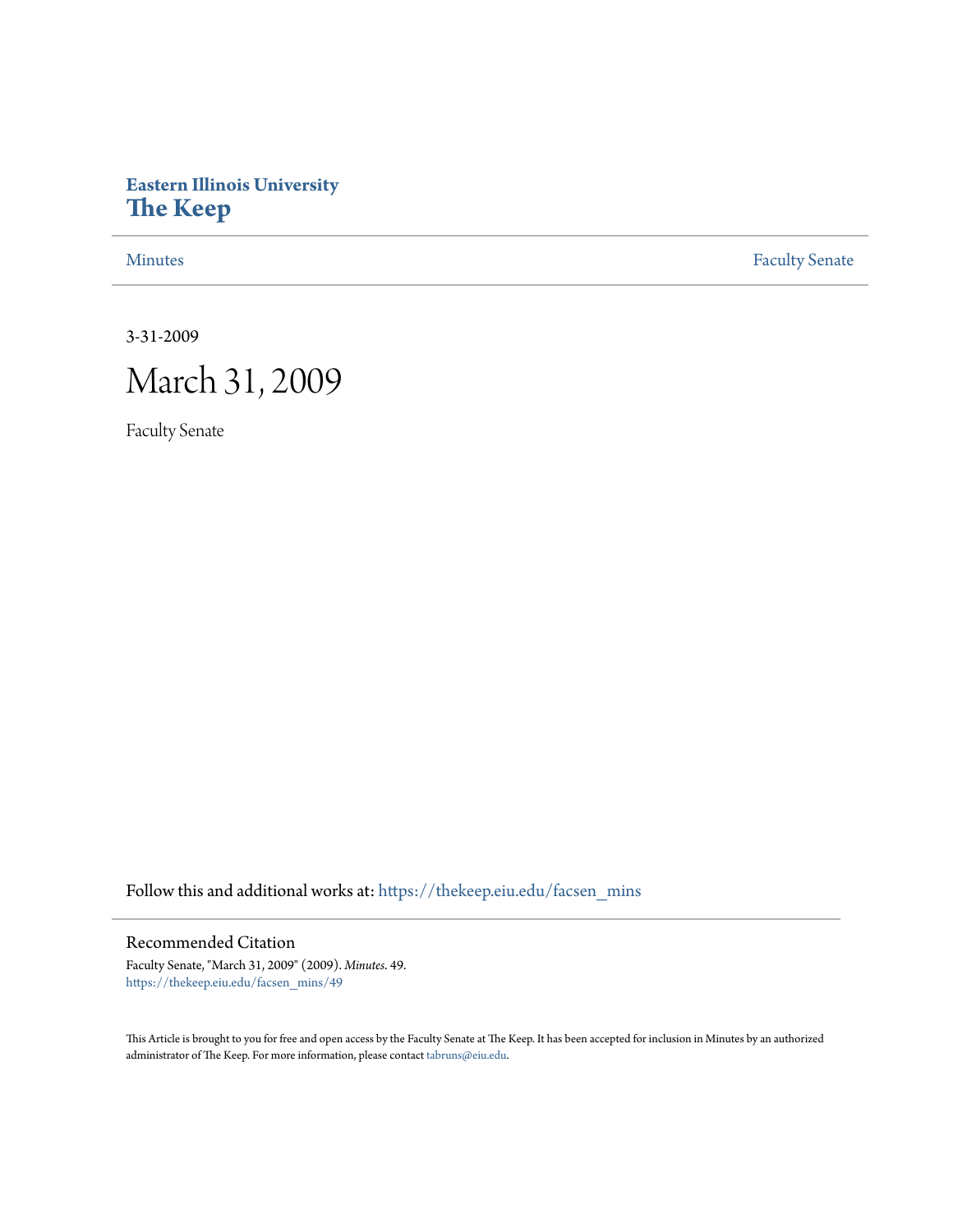### **FACULTY SENATE MINUTES FOR 31 March 2009 (Vol. XXXVII, No. 16)**

The 2008 – 2009 Faculty Senate minutes and other information are available on the Web at http://www.eiu.edu/~FacSen The Faculty Senate agenda is posted weekly on the Web, at McAfee Gymnasium 1102, and on the third-level bulletin board in Booth Library. Note: These minutes are not a complete verbatim transcript of the Senate meeting.

### **I. Call to order by Chair John Pommier at 2:00 p.m.** (Booth Library Conference Room)

Present: J. Best, A. Brownson, J. Coit, M. Fero, R. Hoberman, M.-L. Li, F. Mullins, R. Murray, K. Padmaraju, J. Pommier, J. Russell, J. Stimac, D. Van Gunten, A. White, J. Alexander, and I. Sandidge. Excused: M. Worthington.

Guests: B. Lord (Provost and VPAA), M. A. Hanner (Dean, COS), B. Irwin (Dean, HC), C. Kromphardt (Student Government), and G. Sterling (CAA).

### **II. Approval of Minutes of 10 March.**

Approval of the Minutes of 10 March as corrected (Murray / White) – Yes: Best, Brownson, Coit, Fero, Li, Mullins, Padmaraju, Pommier, Russell, Van Gunten, and White. Abstain: Hoberman, Murray, and Stimac.

### **III. Announcements**

A. Chair Pommier reminded the Faculty Senate that the newly appoint Vice President for Business Affairs, Dr. William (Bill) Weber will attend at the next meeting.

### **IV. Communications**

- A. Email and document of 16 March from Blair Lord, re: On-line degrees.
- B. Email of 16 March from David Raybin, re: On-line degrees.
- C. Email of 16 March from Mary Herrington-Perry, re: On-line degrees.
- D. Email of 18 March from David Raybin, re: On-line degrees.
- E. Email of 19 March from Mary Herrington-Perry, re: On-line degrees.
- F. Email of 19 March from Blair Lord, re: ACA Faculty Senate appointments.
- G. Email of 30 March from Chris Komphardt, re: TRS Survey.
- H. Email of 31 March from Jocelyn Phillips, re: Child Care.
- I. Email of 31 March from Lou Reeves, re: Child Care.

### **V. Old Business**

- A. Committee Reports
	- 1. Executive Committee: no report.
	- 2. Nominations Committee: Senator Van Gunten stated that the call for volunteers is ready to go out (see end of minutes) and that she wanted faculty to specifically state what three committees they wished to volunteer for rather than indicate "any." Senator Van Gunten also indicated that preference will be given to Unit A faculty since service is contractual, but that Unit B faculty are also encouraged to apply. All faculty should volunteer by 8 April.
	- 3. Elections Committee: Senator Brownson informed the Senate roughly 60 percent of eligible faculty voted in the Faculty Elections. Results (at end of minutes) indicate that there will be several special elections in the fall for unfilled positions. Senator Pommier suggested that for some committee, such as Faculty Senate, that there might be discipline or college representation rather than at-large representation. Senator Stimac stated that such a system might force unwilling faculty onto a committee if their chairs or deans feel like the college should be represented regardless of faculty desire to serve. Senator Pommier indicated that he does not want to see dominance of one college over another on any committee. Senator Best stated that Faculty Senate did, at one time, have five faculty from Psychology and that it had no problems. Comments were made on that remark. Senator Best added that the at-large positions are in keeping with shared governance. Senator Brownson echoed the concern over colleges that choose to disengage from shared governance could not be forced to participate. Senator Hoberman suggested that underrepresented college should be encouraged to participate. Senator Coit stated that he agreed with Senator White in that all departments should be encouraged to have faculty volunteer. Chair Pommier asked the Faculty Senate to remember this discussion for the next meeting.
	- 4. Faculty Student Relations Committee: no report.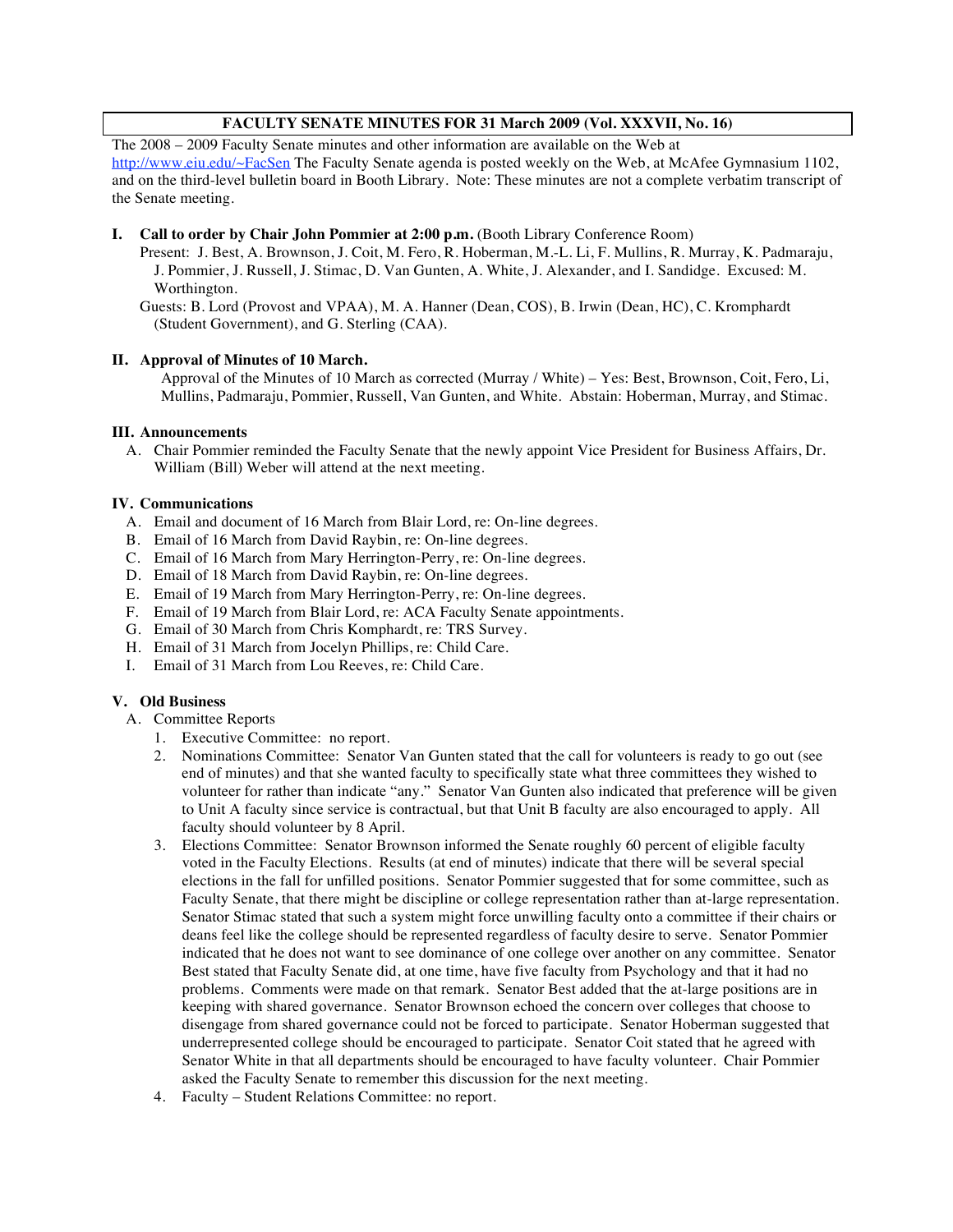- 5. Faculty Staff Relations Committee: no report.
- 6. Faculty Forum Committee: no report.
- 7. Other Reports
	- a. Provost's Report: Provost Lord stated that the academic calendar (handed out previously) was based on a long, complicated formula, but that it appears that next years calendar will allow for an earlier break between semesters. Provost Lord also discussed the on-line learning memorandum. About 100 courses have been offered in an on-line format and they are traditionally designed for the nontraditional students (such as BOT or BGS programs). The Provost indicated that students can complete a degree entirely on-line with judicious class selection if they have competed Associate's degree but that the University cannot advertise the fact unless it receives North-Central Association accreditation. He proposes that the BOT, BGS, and Nursing programs be approved in order that they may advertise the fact to prospective students.
	- b. Budget Transparency Committee: no report.
	- c. Bylaws Committee: no report.
	- d. Awards Committee: Senator Russell thanked the committee members. Senator White (Russell) stated that six outstanding faculty were nominated and that the recipient of this year's Distinguished Faculty Award be Dr. David Radavich. The motion passed unanimously.

#### **V. New Business**

A. Blair Lord, Vice President for Academic Affairs and Provost, and Bonnie Irwin, Dean of the Honors College on Integrated Learning. The Provost handed out a draft of his upcoming management letter (see end of minutes) and overview of Integrated Learning and began with an overview of the Integrated Learning Initiative in which it is being promoted by all programs. While the idea is being tested first in the Honors College he hopes that all colleges will follow the initiative. The initiative follows with President Perry's goal of making Eastern Illinois University the best in the nation at integrative education of our students. Provost Lord stated that he would like all levels of the academy to participate (deans, chairs, faculty) and get become involved in all aspects. The Provost told the Faculty Senate that it wasn't too long ago that he was trying to popularize study abroad at all levels, now students and faculty are coming to him to tell him of its rewards – he would like to see the same with Integrated Learning. Provost Lord stated that some departments already have examples of Integrated Learning on the website (http://www.eiu.edu/~acaffair/EIUIntegrativeLearning) and that we must continue to intentionally think about the initiative and develop new methods to globally educate our students and citizens. Dean Irwin stated that the Honors College is already doing Integrated Learning. It first was formalized for the Presidential Scholars Program and will be expanded to the entire college. In the Presidential Scholars Program students relate readings to their courses through reflective pieces. The reflective essays are also written about how their life skills are applied to their courses resulting in a degree of connectedness that students do not normally understand. By the end of the semester the participants must put together a student-citizenship plan for their entire career at Eastern which would include some type of leadership component, experience off campus, and extended learning. Dean Irwin gave a synopsis of the current cohort of Presidential Scholars: 81 have been admitted (approximately 20 per year with a few transferring out or leaving the program yet staying at Eastern), 33 (41 percent) have experienced study abroad and/or the National Student Exchange program, 17 have done internships that resulted in REU experiences or even starting their own business. Students have told her that their reflective essays are extremely valuable since they have found it helps them with applications to graduated school or in interviews. Dean Irwin indicated that she plans to talk with faculty more about where to go from here. She has asked CAA to approve HON 1190, an honors forum, will expanded appreciate advising, and wants to build cocurricular transcripts with Banner and possibly have portfolio for participants. In response to a question from Provost Lord, Dean Irwin replied that all the experiences mention for Honors Students will be equally valuable for non-Honors Students and in many cases such experiences will spark an interest in an area not normally considered by the student. The Provost stated the Integrated Learning experiences are being included as case statements in the upcoming capital campaign. Senator Murray asked about service learning and Dean Irwin replied that they had just recently submitted a multi-year proposal to Learn and Serve America for service learning. The proposal spans Academic Affairs and Student Affairs. The Provost indicated that he plans to offer an "Integrated Learning Award" similar to the Provost's Assessment Award in order to reward successful departments. Senator Hoberman stated that Dr. Hanlon on English makes podcasts on literary concepts for students that they use and students have found that helpful. Senator Pommier believed that Integrative Learning may be more important to the average student on campus since it would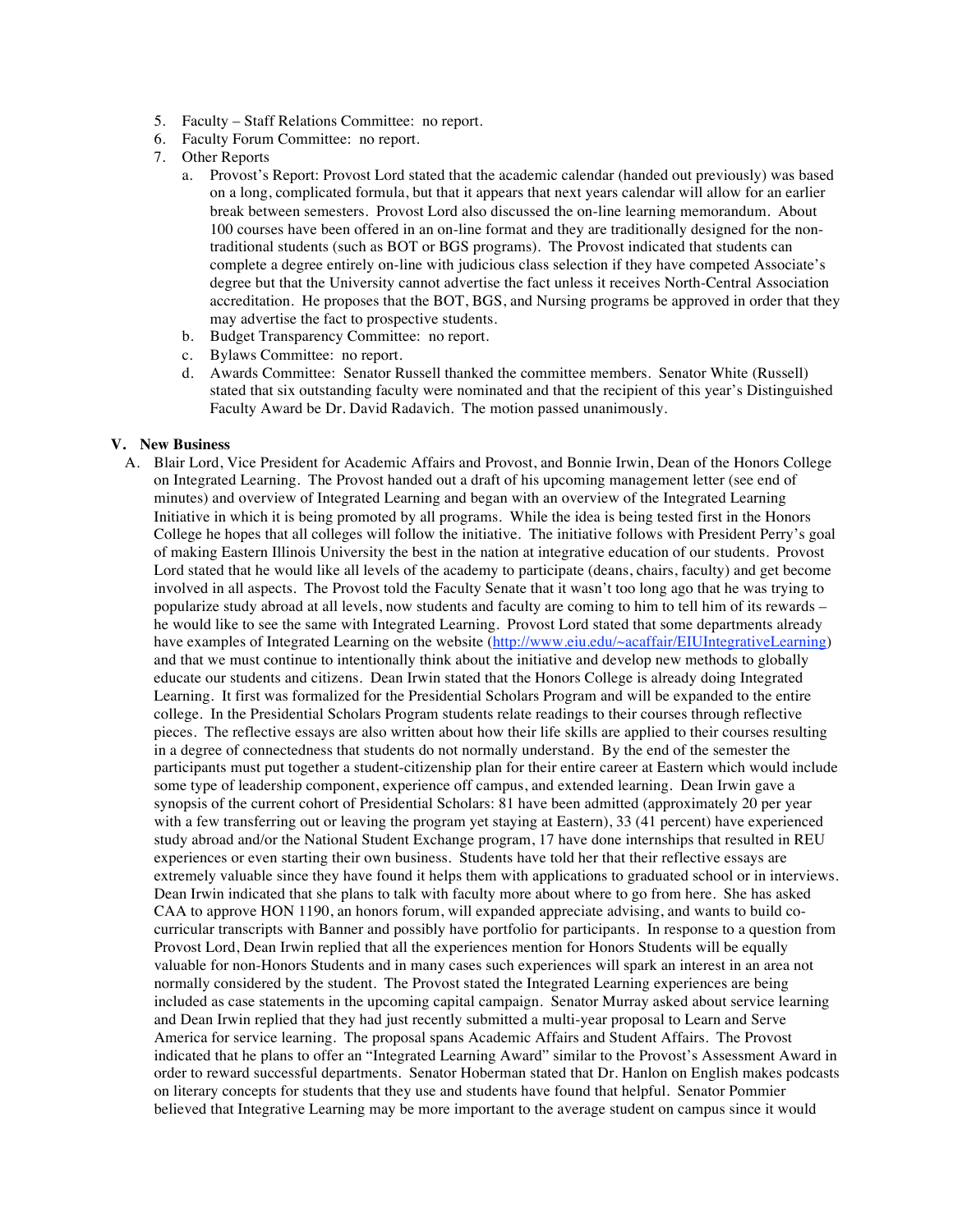show the interconnectedness of classes and concepts learned. Chair Pommier thanked Provost Lord and Dean Irwin.

B. Chris Kromphardt, Student Government. Student Senator Kromphardt informed the Faculty Senate that he plans on conducting a survey concerning the Textbook Rental System and will hold a forum on Thursday, 16 April at 5 PM in the University Union. Part of the need for the forum will be to get students to understand and buy into TRS. In response to a question as to how to best inform students of this forum, after the tonguein-check response of texting students in the middle of class, it was suggested that students might be informed via their department's email and mailing lists. Senator Hoberman added that it would be important to show the students that TRS is important to them. Senator Stimac suggested that Student Government should also review some of the surveys that have been nationally on TRS around the country and should consider electronic supplements (such as CDs, DVDs, PDF texts, etc.) when talking about TRS on campus with its new facilities. Chair Pommier thanked Kromphardt.

### **VI. Adjournment at 3:40 p.m.**

**Future Agenda Items:** Capital Campaign.

Respectfully submitted,

John Stimac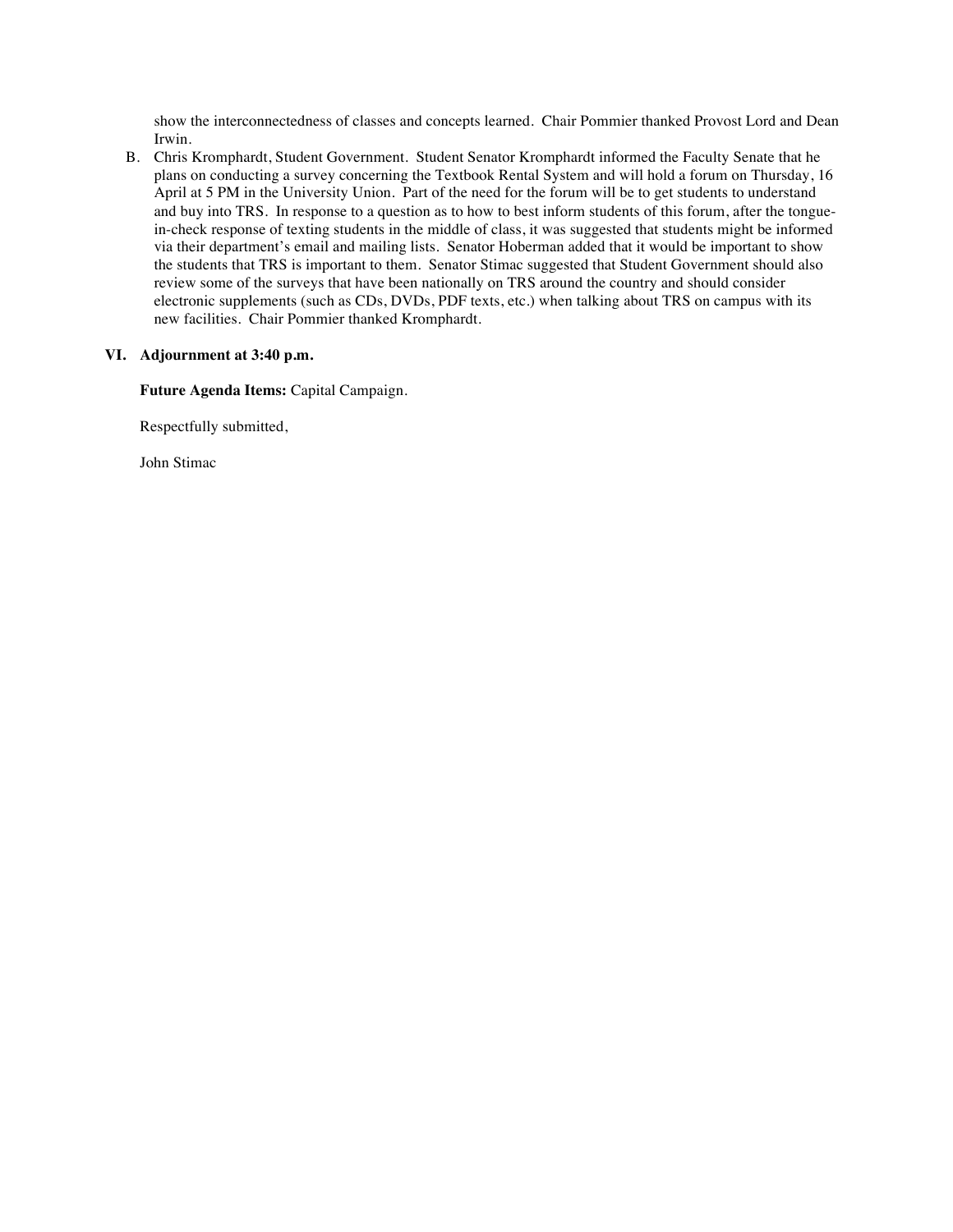### **Call for Volunteers to fill Faculty Senate Appointed Positions on University Boards and Councils 2009-10**

\*\*\*\* If you are interested in serving, please submit your name to **DawnVanGunten**, Nominations Chair, at dvangunten@eiu.edu no later than **10:00 a.m.** on **April 8, 2009**. Please type **Faculty Senate Nomination** in the email subject line. You can volunteer for up to 3 positions. Please indicate in your email whether you are in Unit A or Unit B. Preference will be given to Unit A faculty but Unit B faculty are strongly encouraged to apply.

### *Volunteers are needed for the following positions:*

**Academic Tech Advisory Committee (ATAC) (2-yr. Term)** 1 position

**Achievement and Contribution Award Committee (1-yr. Term)** (Faculty Senate submits two names by April 15)

**Apportionment Board (2-yr. Term)** 3 positions

**Award Committee (1-yr. Term)** (Faculty Senate appointed in fall)

- **Campus Recreation Board (3-yr. Term)** 2 positions
- **Continuing Education Advisory Council (1-yr. Term)** 1 position

**Environmental Health & Safety Committee (1-yr. Term)**  1 position

**Enrollment Management Advisory Committee (1-yr. Term)** (Faculty Senate appointed in fall)

### **Faculty Development Advisory Committee (3-yr. Term)**

Arts/Humanities - 1 position CEPS – 1 position

- **Financial Aid/Grants Committee (3-yr. Term)** no positions
- **Health Services Advisory Board (3-yr. Term)** 1 position (first year as alternate)

## **IBHE Faculty Advisory Committee (4-yr. Term)**

no positions

**Institutional Review Board on Human Subjects in Research (IRB) (3-yr. Term)** no positions

#### **Intercollegiate Athletic Board (3-yr. Term)**  3 positions (first year as alternates)

**Student Standards Board (formerly known as Judicial Board) (2-yr. Term)** 13 positions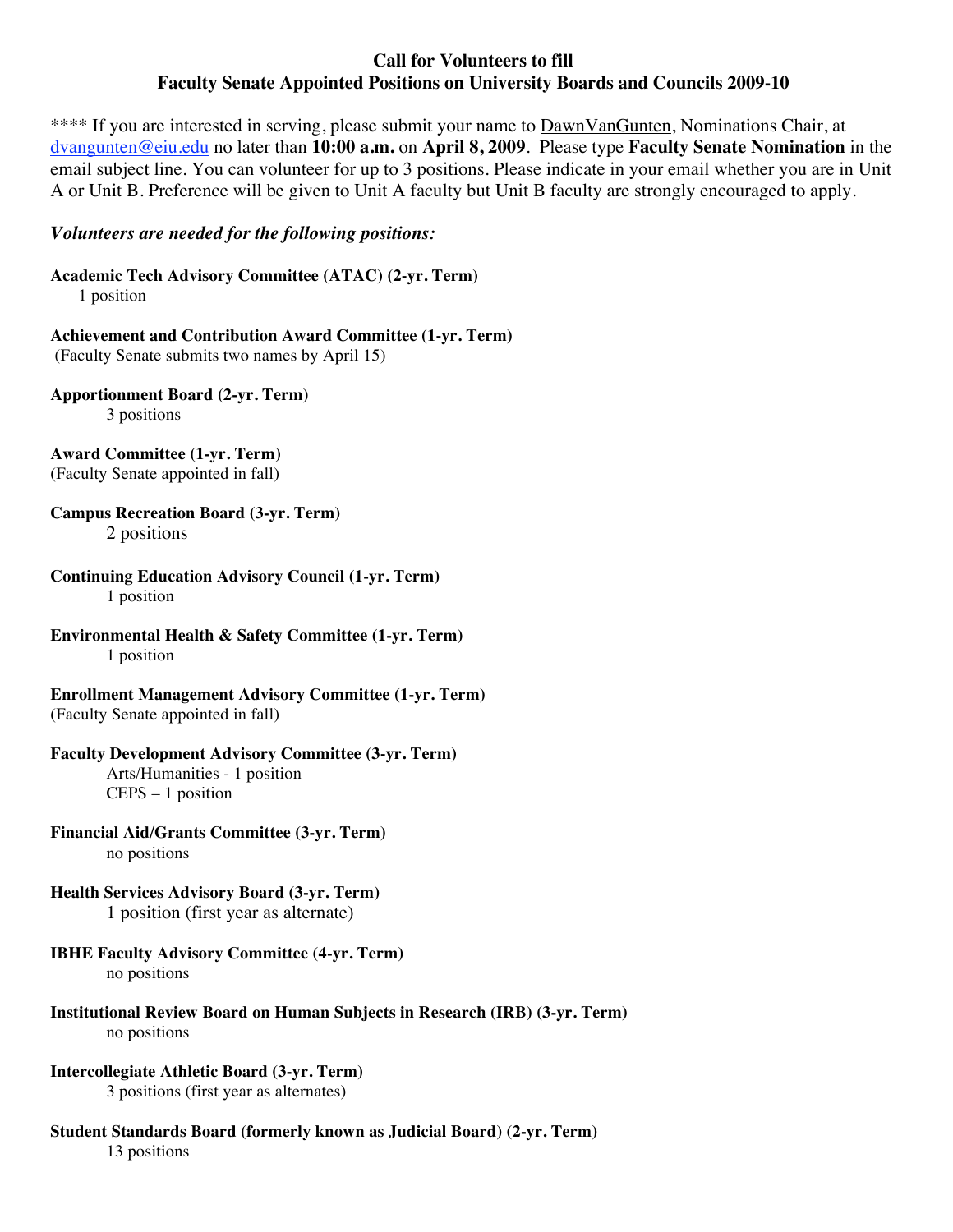### **Library Advisory Board (3-yr. Term)**

Arts/Humanities - 1 position (first year as alternate) CEPS – 1 position (first year as alternate) Sciences – 1 position (first year as alternate) Bus/App. Sciences – 1 position (first year as alternate)

**Parking Advisory Committee (2-yr. Term)**

3 positions

- **Parking Appeals Committee (1-yr. Term)** 2 positions
- **Philanthropy Communications Committee (1-yr. Term)** (Faculty Senate appointed in Fall)

**Proposal Initiative Fund Counsel (3-yr. Term)** no positions

- **Publications Board (3-yr. Term)** 1 position
- **Radio-Television Center Board (2-yr. Term)** 1 position (first year as alternate)
- **Records and Registration Advisory Committee (1-yr. Term)** 1 position
- **Research & Creative Activity Advisory Board (3-yr. Term)** no positions
- **Student Government External Relations Committee (1-yr. Term) 2 p**ositions
- **Student Success Center Advisory Committee (5-yr. Term)** no positions
- **Textbook Rental Advisory Committee (2-yr. Term)** no positions
- **Tuition and Fees Review Committee (1-yr. Term)** 1 position
- **University Union Advisory Board (3-yr. Term)** three positions

\*\*\*\* If you are interested in serving, please submit your name to Dawn VanGunten, Nominations Chair, at dvangunten@eiu.edu no later than **10:00 a.m.** on **April 8, 2009**. Please type **Faculty Senate Nomination** in the email subject line.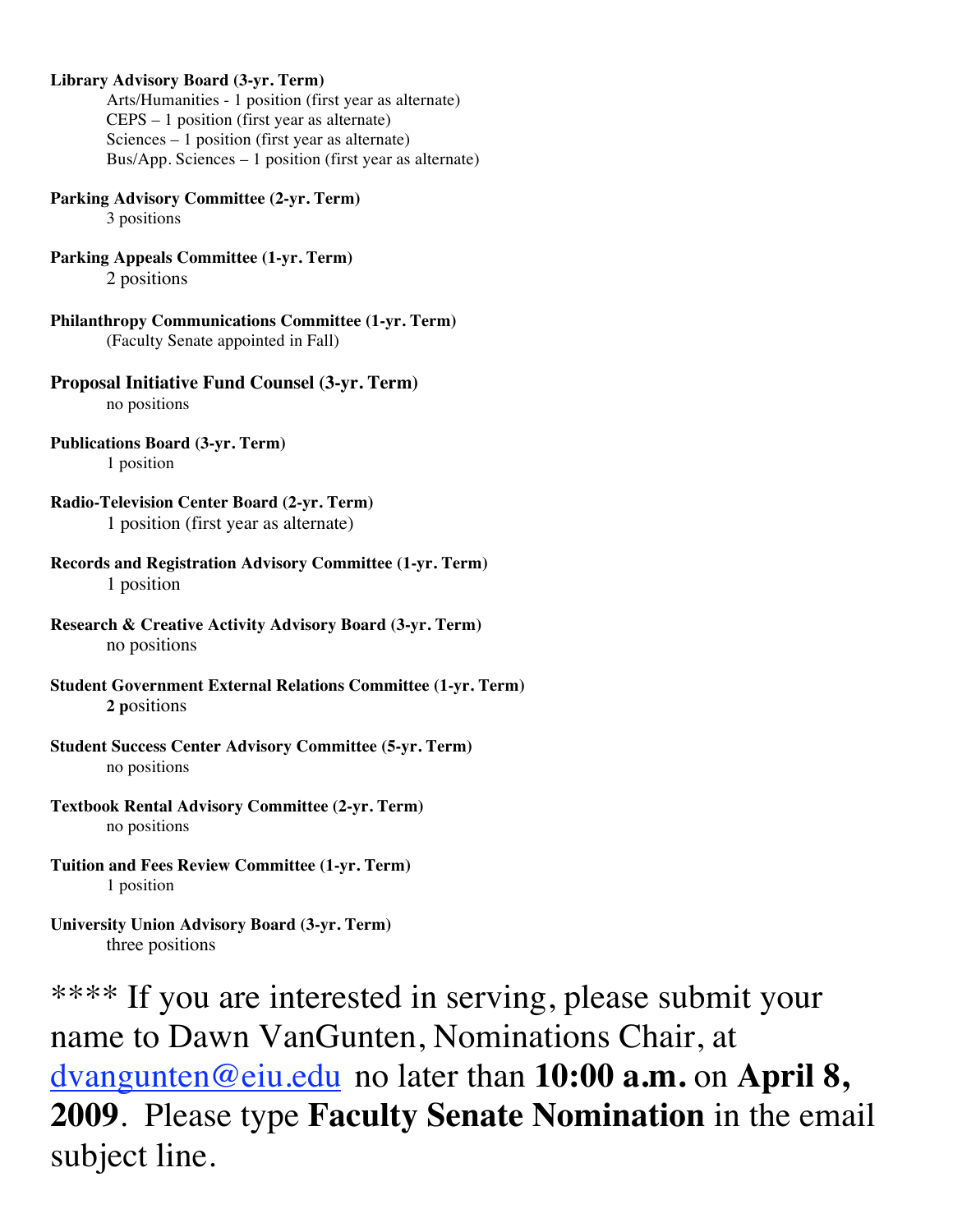## **Faculty Senate 2009 Elections**

Faculty members elected to positions are highlighted in orange. A special election will be held in Fall 2009 for positions where no candidate or write-in received at least 10 votes.

### **1. Faculty Senate**

| <b>Council/Committee</b> | #            | <b>Open Positions</b> | <b>Qualifications</b>    |
|--------------------------|--------------|-----------------------|--------------------------|
| <b>Faculty Senate</b>    | $\mathbf{1}$ | 5 at-large            | Unit A members and       |
|                          |              |                       | chairs in at least their |
|                          |              |                       | fourth semester of       |
|                          |              |                       | employment               |
|                          | # of Votes   |                       |                          |
| <b>Andrew White</b>      |              |                       | <b>152</b>               |
| <b>Andrew Methven</b>    | 134          |                       |                          |
| <b>John Pommier</b>      | 130          |                       |                          |
| <b>David Viertel</b>     |              |                       | 102                      |
| <b>Michael Mulvaney</b>  |              |                       | 99                       |
| <b>Frank Mullins</b>     |              |                       | 80                       |
| James Conwell            |              |                       | 3                        |
| Ronan Bernas             |              |                       | $\overline{2}$           |
| Charles Foy              |              |                       | $\overline{2}$           |
| Asege HaileMariam        |              |                       | $\overline{2}$           |
| John Stimac              |              |                       | $\overline{2}$           |
| Charles Wharram          |              |                       | $\overline{2}$           |
| Roger Beck               |              |                       | $\mathbf{1}$             |
| Cari Brito               |              |                       | $\mathbf{1}$             |
| Ann Brownson             |              |                       | $\mathbf{1}$             |
| <b>Terri Fredrick</b>    |              |                       | $\mathbf{1}$             |
| <b>Karen Gaines</b>      | 1            |                       |                          |
| Chris Hanlon             | $\mathbf{1}$ |                       |                          |
| Don Holley               |              |                       | $\mathbf{1}$             |
| Les Hyder                |              |                       | $\mathbf{1}$             |
| Belayet Khan             |              |                       | $\mathbf{1}$             |
| <b>Andy McNitt</b>       | $\mathbf{1}$ |                       |                          |
| John Oertling            | $\mathbf{1}$ |                       |                          |
| Kathleen O'Rourke        | $\mathbf{1}$ |                       |                          |
| Robert Peterson          | $\mathbf{1}$ |                       |                          |
| John Paul Stimac         | $\mathbf{1}$ |                       |                          |
| Lisa Taylor              | $\mathbf{1}$ |                       |                          |
| James Tidwell            |              |                       | $\mathbf{1}$             |
| <b>Bailey Young</b>      |              |                       | $\mathbf{1}$             |
| Sham Md. Yunus           | $\mathbf{1}$ |                       |                          |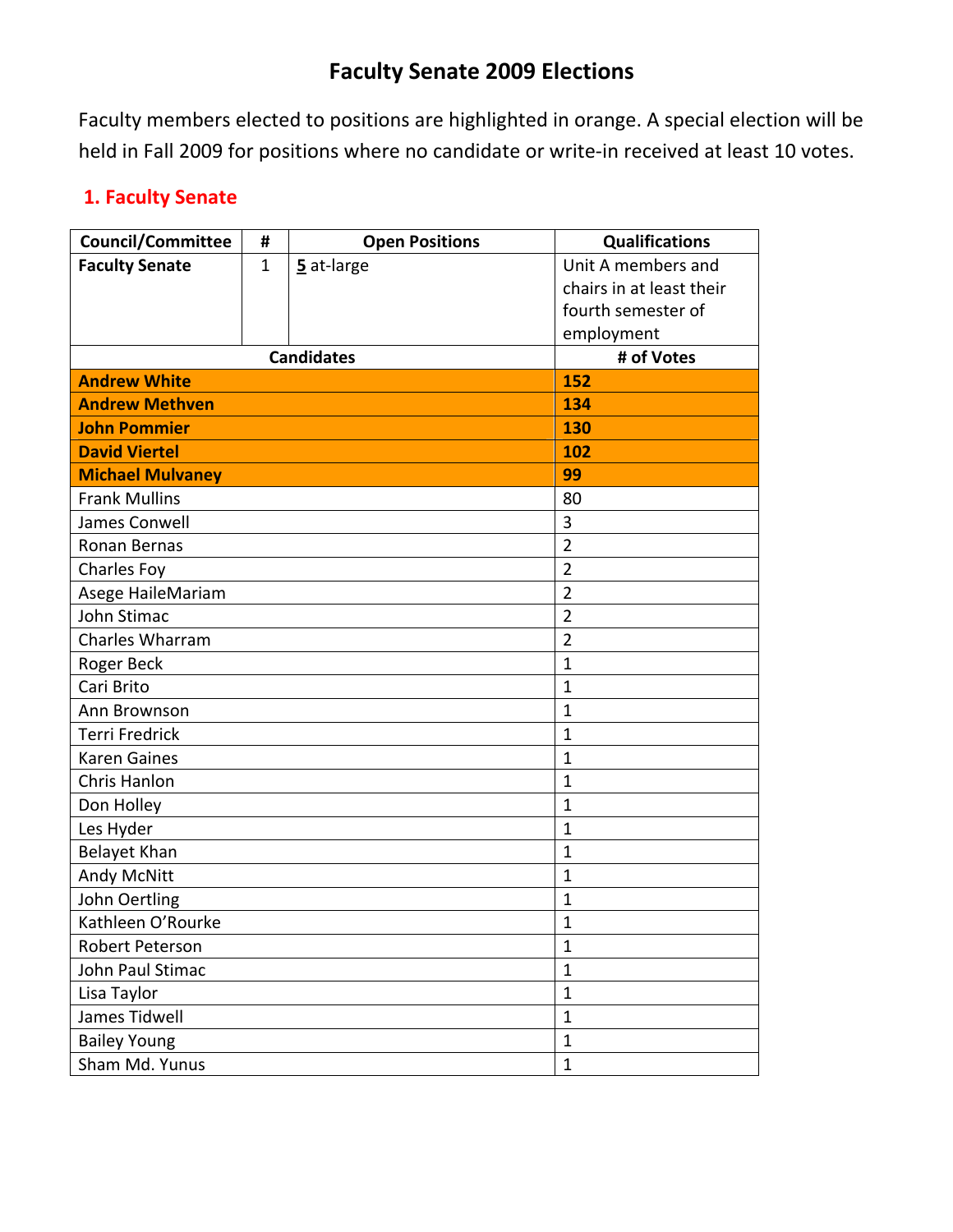### **2‐4. Council on Academic Affairs**

| <b>Council/Committee</b> | #              | <b>Open Positions</b> | <b>Qualifications</b>    |
|--------------------------|----------------|-----------------------|--------------------------|
| <b>CAA</b>               | $\overline{2}$ | $1$ at-large          | Unit A members and       |
|                          |                |                       | chairs in at least their |
|                          |                |                       | fourth semester of       |
|                          |                |                       | employment               |
|                          |                | <b>Candidates</b>     | # of Votes               |
| <b>Anita Shelton</b>     |                |                       | 175                      |
| John Stimac              |                |                       | 2                        |
| John Allison             |                |                       | 1                        |
| David Carpenter          |                |                       | 1                        |
| Nancy Farber             |                |                       | 1                        |
| Frank Goldacker          |                |                       | 1                        |
| Assge HaileMariam        |                |                       | 1                        |
| Les Hyder                |                |                       | 1                        |
| Belayet Khan             |                |                       | $\mathbf{1}$             |
| Joy Russell              |                |                       | 1                        |
| Jean Smitley             |                |                       | 1                        |
| <b>Rich Wandling</b>     |                |                       | 1                        |
| Joseph Williams          |                |                       | 1                        |

| <b>Council/Committee</b> | # | <b>Open Positions</b>       | <b>Qualifications</b>    |
|--------------------------|---|-----------------------------|--------------------------|
| <b>CAA</b>               | 3 | 1 from College of Education | Unit A members and       |
|                          |   | and Professional Studies    | chairs in at least their |
|                          |   |                             | fourth semester of       |
|                          |   |                             | employment               |
|                          |   | <b>Candidates</b>           | # of Votes               |
| <b>Stacy Ruholl</b>      |   |                             | 21                       |
| <b>Stephen Lucas</b>     |   |                             | 12                       |
| Nancy Farber             |   |                             | 6                        |

| <b>Council/Committee</b>    | # | <b>Open Positions</b>      | <b>Qualifications</b>    |
|-----------------------------|---|----------------------------|--------------------------|
| <b>CAA</b>                  | 4 | 1 from College of Arts and | Unit A members and       |
|                             |   | Humanities                 | chairs in at least their |
|                             |   |                            | fourth semester of       |
|                             |   |                            | employment               |
|                             |   | <b>Candidates</b>          | # of Votes               |
| <b>Christopher Mitchell</b> |   |                            | 54                       |
| Jean Wolski                 |   |                            |                          |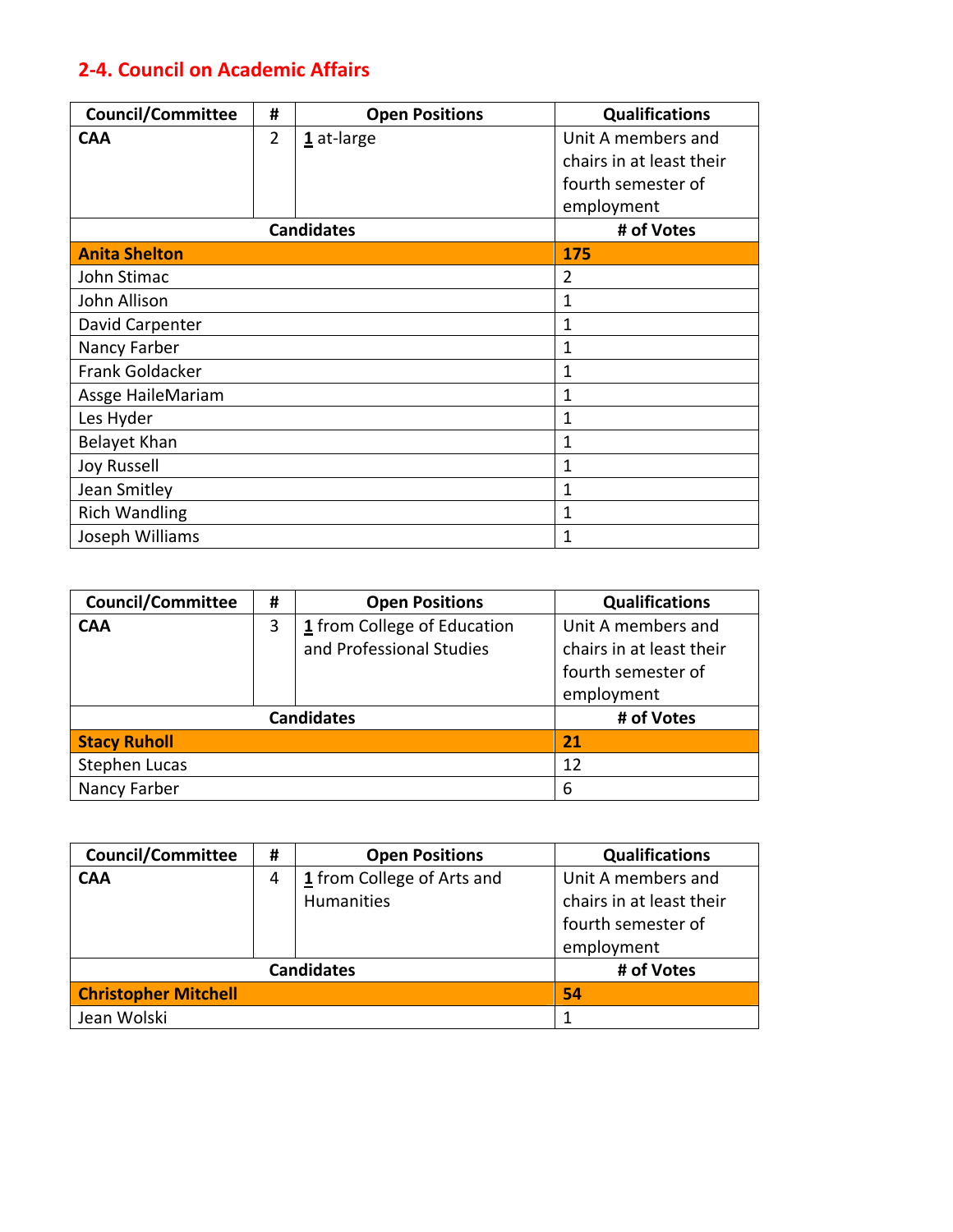### **5‐6. Council on Graduate Studies**

| <b>Council/Committee</b>     | # | <b>Open Positions</b>                | <b>Qualifications</b> |
|------------------------------|---|--------------------------------------|-----------------------|
| <b>CGS</b>                   | 5 | 1 from Lumpkin College of            | Graduate Faculty by   |
|                              |   | <b>Business and Applied Sciences</b> | College               |
| <b>Candidates</b>            |   |                                      | # of Votes            |
| <b>Norman Garrett</b>        | 2 |                                      |                       |
| Rendong Bai (not eligible)   |   |                                      |                       |
| Richard Flight not eligible  |   |                                      |                       |
| Marko Grunhagen              |   |                                      |                       |
| Crystal Yan Lin not eligible |   |                                      |                       |
| <b>Richard Wilkinson</b>     |   |                                      |                       |

*Special Election Fall 2009 to fill this position*

| <b>Council/Committee</b> | #          | <b>Open Positions</b>      | <b>Qualifications</b> |
|--------------------------|------------|----------------------------|-----------------------|
| <b>CGS</b>               | 6          | 1 from College of Sciences | Graduate Faculty by   |
|                          |            |                            | College               |
|                          | # of Votes |                            |                       |
| <b>Andrew McNitt</b>     |            |                            | 28                    |
| Tina Veale               |            |                            | 24                    |
| <b>Evgeny Gordon</b>     |            |                            | 22                    |
| Assge HaileMariam        |            |                            |                       |

### **7‐10. Council on Teacher Education**

| <b>Council/Committee</b>         | # | <b>Open Positions</b>           | <b>Qualifications</b>                    |
|----------------------------------|---|---------------------------------|------------------------------------------|
| <b>COTE</b>                      |   | 1 from College of Education and | Faculty by Area: No                      |
|                                  |   | <b>Professional Studies-SPE</b> | Department may have<br>more than s reps. |
|                                  |   | <b>Candidates</b>               | # of Votes                               |
| <b>Christina Edmonds-Behrend</b> |   |                                 |                                          |

| <b>Council/Committee</b> | # | <b>Open Positions</b>                                                      | <b>Qualifications</b>                    |
|--------------------------|---|----------------------------------------------------------------------------|------------------------------------------|
| <b>COTE</b>              | 8 | 1 from CEPS-Departments of                                                 | Faculty by Area: No                      |
|                          |   | Kinesiology and Sports<br>Studies/Leisure Studies/Health<br><b>Studies</b> | Department may have<br>more than s reps. |
|                          |   | <b>Candidates</b>                                                          | # of Votes                               |
| <b>Richard Cavanaugh</b> |   |                                                                            | 17                                       |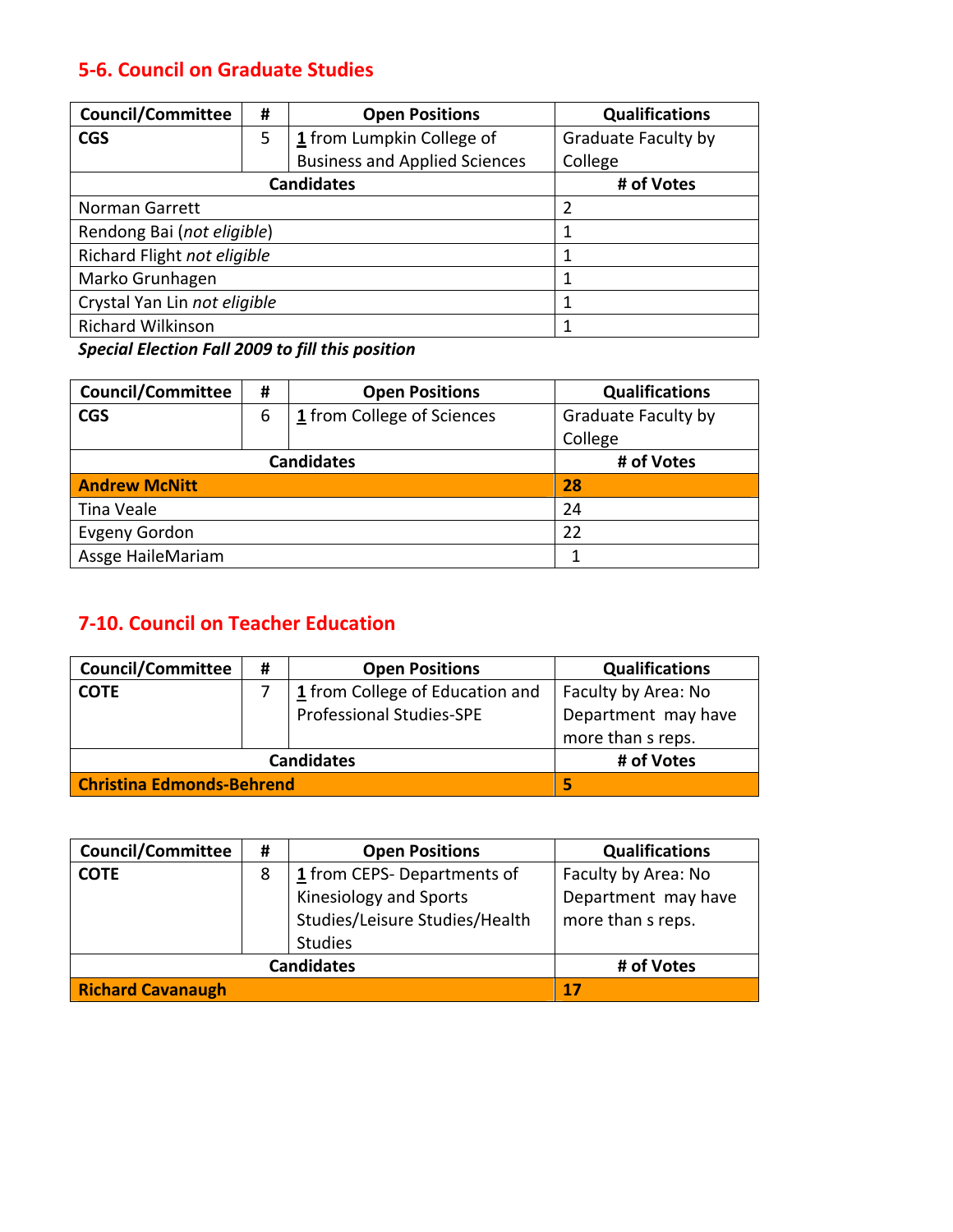| <b>Council/Committee</b> | #          | <b>Open Positions</b>      | <b>Qualifications</b> |
|--------------------------|------------|----------------------------|-----------------------|
| <b>COTE</b>              | 9          | 1 from College of Sciences | Faculty by Area: No   |
|                          |            |                            | Department may have   |
|                          |            |                            | more than s reps.     |
|                          | # of Votes |                            |                       |
| William Addison          |            |                            | 3                     |
| Michael Havey            |            |                            | $\overline{2}$        |
| Kevin Anderson           | 1          |                            |                       |
| Angela Anthony           |            |                            | 1                     |
| Janet Cosbey             |            |                            | 1                     |
| T.I. Mason               |            |                            | 1                     |
| Steve Roper              |            |                            | 1                     |

*Special Election Fall 2009 to fill this position*

| <b>Council/Committee</b> | #  | <b>Open Positions</b>                | <b>Qualifications</b> |
|--------------------------|----|--------------------------------------|-----------------------|
| <b>COTE</b>              | 10 | 1 from Lumpkin College of            | Faculty by Area: No   |
|                          |    | <b>Business and Applied Sciences</b> | Department may have   |
|                          |    |                                      | more than s reps.     |
|                          |    | <b>Candidates</b>                    | # of Votes            |
| Lucy Campanis            |    |                                      |                       |

*Special Election Fall 2009 to fill this position*

## **11‐12. Council of University Planning and Budget**

| <b>Council/Committee</b>    | #  | <b>Open Positions</b>      | <b>Qualifications</b>     |
|-----------------------------|----|----------------------------|---------------------------|
| <b>CUPB</b>                 | 11 | 1 from College of Arts and | <b>Faculty by College</b> |
|                             |    | <b>Humanities</b>          |                           |
|                             |    | <b>Candidates</b>          | # of Votes                |
| <b>Eunseong Kim</b>         |    |                            | 6                         |
| Joseph Heumann              |    |                            | $\overline{2}$            |
| John Allison                |    |                            | 1                         |
| <b>Terry Barnhart</b>       |    |                            | 1                         |
| David Carpenter             |    | 1                          |                           |
| Linda Coleman               |    |                            | 1                         |
| Robert Horvath              |    |                            | 1                         |
| <b>Christopher Mitchell</b> |    |                            | 1                         |
| Lisa New                    |    |                            | 1                         |
| <b>Brian Poulter</b>        |    |                            | 1                         |
| James Tidwell               |    |                            | 1                         |
| Angela Vietto               |    |                            | 1                         |
| <b>Bailey Young</b>         |    |                            | 1                         |

*Special Election Fall 2009 to fill this position*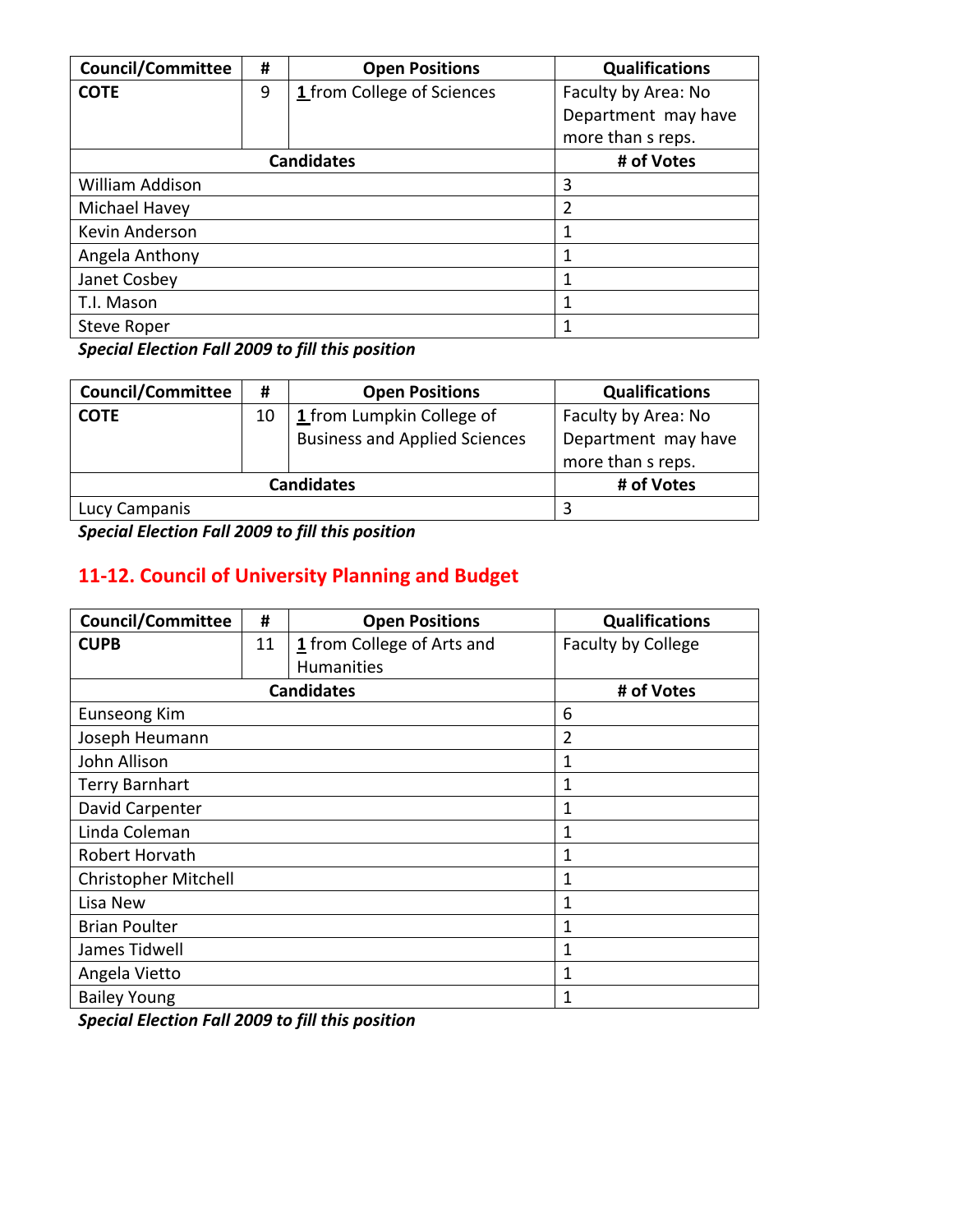| <b>Council/Committee</b> | # | <b>Open Positions</b>    | <b>Qualifications</b>     |
|--------------------------|---|--------------------------|---------------------------|
| <b>CUPB</b>              |   | <b>1</b> from            | <b>Faculty by College</b> |
|                          |   | Counseling/Library/Media |                           |
|                          |   | <b>Candidates</b>        | # of Votes                |
| <b>Ellen Corrigan</b>    |   |                          | 13                        |

### **13. Admissions Appeal Review Committee**

| <b>Council/Committee</b> | #  | <b>Open Positions</b>                    | <b>Qualifications</b>     |
|--------------------------|----|------------------------------------------|---------------------------|
| <b>AARC</b>              | 13 | 1 from College of Arts and<br>Humanities | <b>Faculty by College</b> |
| <b>Candidates</b>        |    |                                          | # of Votes                |
| <b>Ann Coddington</b>    |    |                                          | 49                        |
| Marjorie Worthington     |    |                                          |                           |

## **14. Enrollment Management Advisory Committee**

| <b>Council/Committee</b> | #  | <b>Open Positions</b>                  | <b>Qualifications</b>     |
|--------------------------|----|----------------------------------------|---------------------------|
| <b>EMAC</b>              | 14 | $\frac{1}{2}$ from College of Arts and | <b>Faculty by College</b> |
|                          |    | Humanities                             |                           |
| <b>Candidates</b>        |    |                                        | # of Votes                |
| <b>Fern Kory</b>         |    |                                        | 50                        |

## **15‐17. Sanctions and Terminations Hearing Committee**

| <b>Council/Committee</b> | #  | <b>Open Positions</b> | <b>Qualifications</b> |
|--------------------------|----|-----------------------|-----------------------|
| <b>STHC</b>              | 15 | $1$ at-large          | Tenured Faculty by    |
|                          |    |                       | College               |
|                          |    | <b>Candidates</b>     | # of Votes            |
| <b>Martin Hardeman</b>   |    |                       | 98                    |
| Henry Owen               |    |                       | 67                    |
| Joe Williams             |    |                       |                       |
| William Addison          |    |                       |                       |
| Don Holly                |    |                       |                       |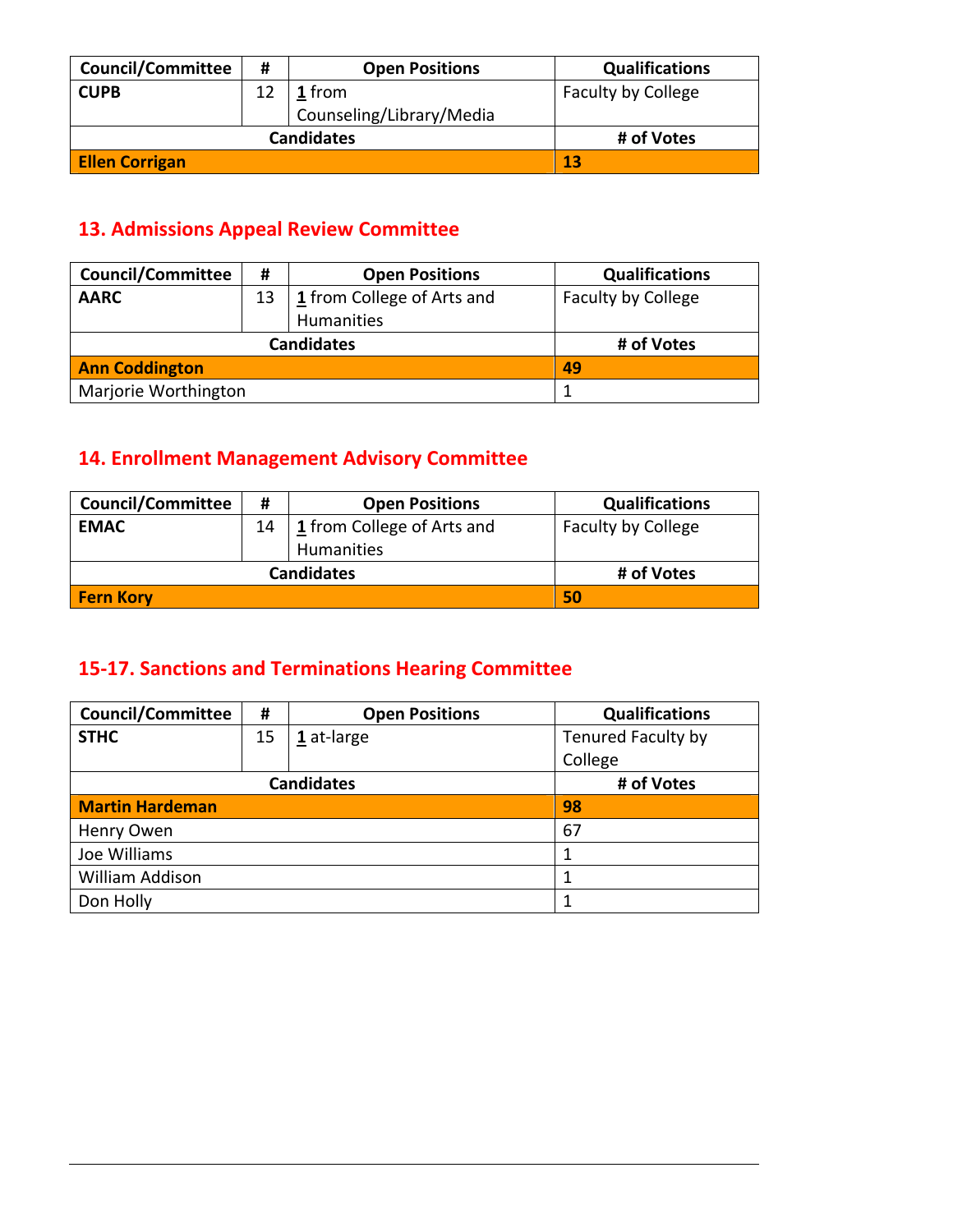| <b>Council/Committee</b>                    | #  | <b>Open Positions</b> | <b>Qualifications</b>     |
|---------------------------------------------|----|-----------------------|---------------------------|
| <b>STHC</b>                                 | 16 | 1 from CEPS           | <b>Tenured Faculty by</b> |
|                                             |    |                       | College                   |
|                                             |    | <b>Candidates</b>     | # of Votes                |
| Stephen Lucas not eligible; untenured       |    |                       | 2                         |
| Jackie Brosam not eligible; untenured       |    |                       | 1                         |
| Steve Conn not eligible; untenured          |    |                       | 1                         |
| Marie Fero not eligible; untenured          |    |                       | 1                         |
| Peggy Holmes-Layman                         |    |                       | 1                         |
| Frank Mullins not eligible; untenured       |    |                       | 1                         |
| Michael Mulvaney not eligible; untenured    |    |                       | 1                         |
| Amy Rosenstein not eligible; untenured      |    |                       | 1                         |
| <b>Stacy Ruholl</b>                         |    |                       | 1                         |
| David Wolski not eligible: in CAH, not CEPS |    |                       |                           |

*Special Election Fall 2009 to fill this position*

| <b>Council/Committee</b> | #  | <b>Open Positions</b>      | <b>Qualifications</b>     |
|--------------------------|----|----------------------------|---------------------------|
| <b>STHC</b>              | 17 | 1 from College of Sciences | <b>Faculty by College</b> |
|                          |    |                            |                           |
|                          |    | <b>Candidates</b>          | # of Votes                |
| <b>Charles Delman</b>    |    |                            | 41                        |
| Joseph Williams          |    |                            | 33                        |
| Don Holly                |    |                            |                           |
| Henry Owen               |    |                            |                           |
| Jeff Stowel              |    |                            |                           |

## **18. Academic Program Elimination Review Committee**

| <b>Council/Committee</b> | #          | <b>Open Positions</b> | <b>Qualifications</b> |
|--------------------------|------------|-----------------------|-----------------------|
| <b>APERC</b>             | 18         | 1 from CEPS           | Faculty by Area       |
|                          | # of Votes |                       |                       |
| James Harden             |            |                       | 33                    |
| Kiran Padmaraju          |            |                       |                       |
| Jean Wolski              |            |                       |                       |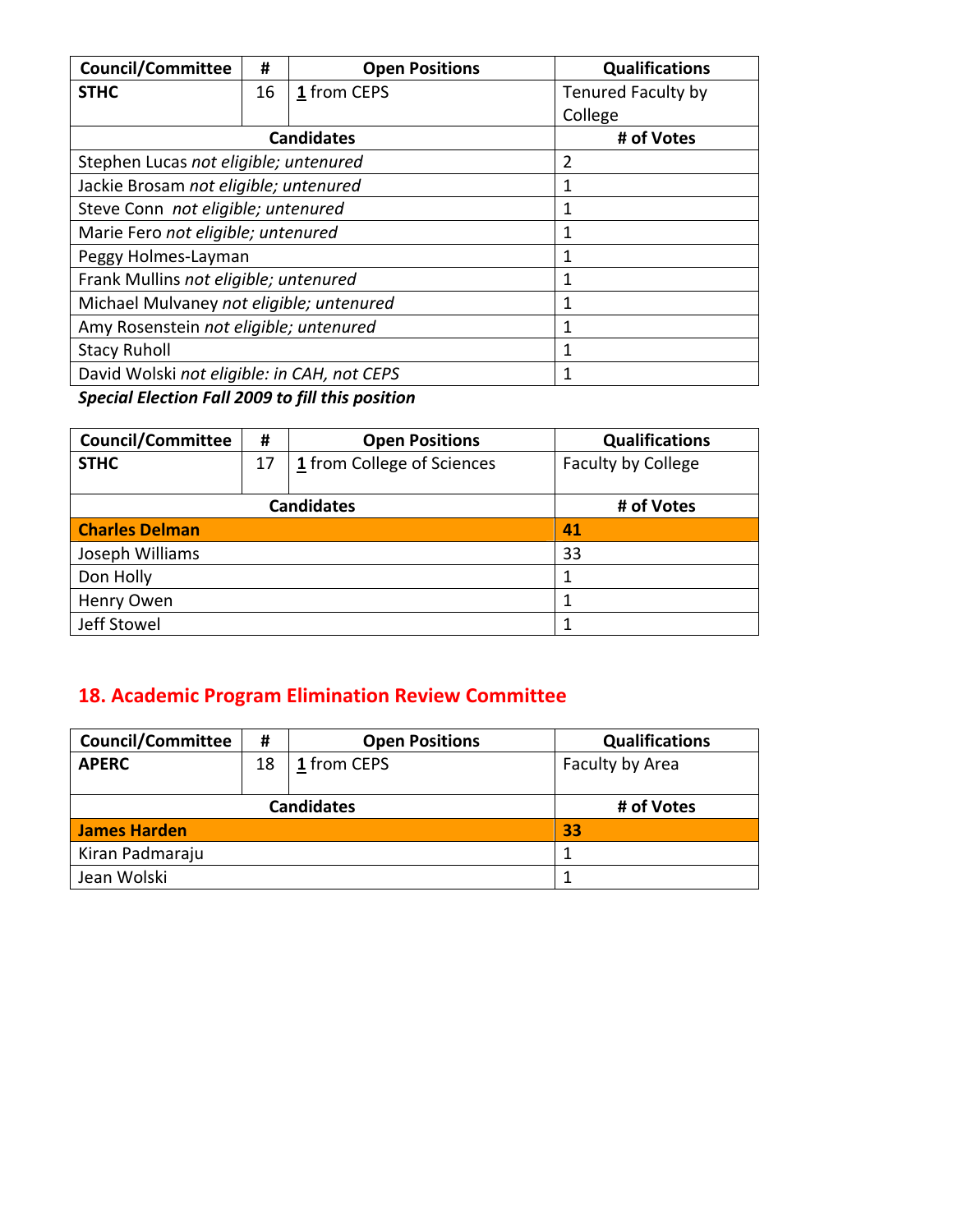## **19‐20. Council on Faculty Research**

| <b>Council/Committee</b> | #  | <b>Open Positions</b>      | <b>Qualifications</b> |
|--------------------------|----|----------------------------|-----------------------|
| <b>CFR</b>               | 19 | 1 from College of Sciences | Unit A Faculty by     |
|                          |    |                            | College               |
| <b>Candidates</b>        |    |                            | # of Votes            |
| <b>Steven L. Daniel</b>  |    |                            | 51                    |
| <b>Evgeny Gordon</b>     |    |                            | 28                    |
| Assege HaileMariam       |    |                            |                       |
| <b>Morton Heller</b>     |    |                            |                       |

| <b>Council/Committee</b> | #  | <b>Open Positions</b>    | <b>Qualifications</b> |
|--------------------------|----|--------------------------|-----------------------|
| <b>CFR</b>               | 20 | 1 from                   | Unit A Faculty by     |
|                          |    | Counseling/Library/Media | College               |
| <b>Candidates</b>        |    |                          | # of Votes            |
| Sarah Johnson            |    |                          | 13                    |

## **21‐24. University Personnel Committee**

| <b>Council/Committee</b> | #  | <b>Open Positions</b>      | <b>Qualifications</b>     |
|--------------------------|----|----------------------------|---------------------------|
| <b>UPC</b>               | 21 | 1 from College of Sciences | <b>Tenured Faculty by</b> |
|                          |    |                            | College                   |
| <b>Candidates</b>        |    |                            | # of Votes                |
| <b>Barbara Lawrence</b>  |    |                            | 44                        |
| William Addison          |    |                            |                           |

| <b>Council/Committee</b>              | #  | <b>Open Positions</b> | <b>Qualifications</b> |
|---------------------------------------|----|-----------------------|-----------------------|
| <b>UPC</b>                            | 22 | 1 from CEPS           | Tenured Faculty by    |
|                                       |    |                       | College               |
|                                       |    | <b>Candidates</b>     | # of Votes            |
| Sheila Simons                         |    |                       | 2                     |
| Dawn VanGunten                        |    |                       | $\overline{2}$        |
| Judith Barbour                        |    |                       | 1                     |
| Steve Conn not eligible; untenured    |    |                       | 1                     |
| <b>Audrey Edwards</b>                 |    |                       | 1                     |
| Marie Fero not eligible: untenured    |    | 1                     |                       |
| Rose Gong                             |    | 1                     |                       |
| <b>Bill Higelmire</b>                 |    |                       | 1                     |
| Peggy Holmes                          |    |                       | 1                     |
| <b>Christy Hooser</b>                 |    |                       | 1                     |
| Kevin Hussey                          |    |                       | 1                     |
| Frank Mullins not eligible: untenured |    |                       | 1                     |
| <b>Tony Oliver</b>                    |    |                       | 1                     |
| John Henry Pommier                    |    |                       | 1                     |

*Special Election Fall 2009 to fill this position*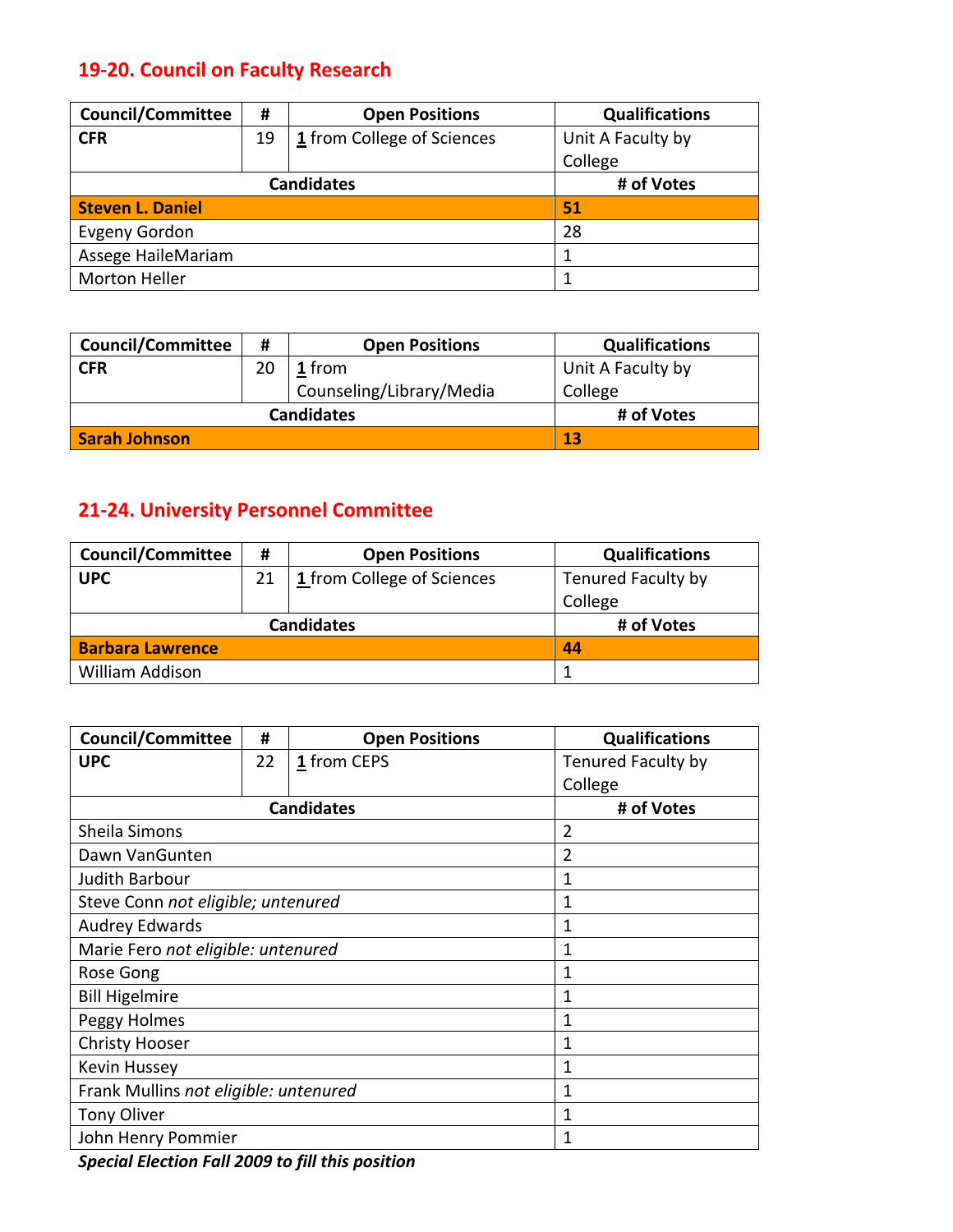| <b>Council/Committee</b>                    | #  | <b>Open Positions</b>                  | <b>Qualifications</b>     |
|---------------------------------------------|----|----------------------------------------|---------------------------|
| <b>UPC</b>                                  | 23 | 1 from Lumpkin College of              | <b>Tenured Faculty by</b> |
|                                             |    | <b>Business &amp; Applied Sciences</b> | College                   |
|                                             |    | <b>Candidates</b>                      | # of Votes                |
| Rendong Bai not eligible; untenured         |    |                                        | 1                         |
| Kaninika Bhatnagar not eligible; untenured  |    |                                        | 1                         |
| <b>Hank Davis</b>                           |    | 1                                      |                           |
| Marko Grunhagen not eligible: untenured     |    | 1                                      |                           |
| <b>Thomas Hawkins</b>                       |    |                                        | 1                         |
| <b>Michelle Meadows</b>                     |    |                                        | 1                         |
| David Melton not eligible; untenured        |    |                                        | 1                         |
| Tim Mills will not serve; retiring in 1 yr. |    |                                        | 1                         |
| <b>Richard Whitaker</b>                     |    |                                        | 1                         |
| <b>Charles Wootton</b>                      |    |                                        |                           |

*Special Election Fall 2009 to fill this position*

| <b>Council/Committee</b>                          | #  | <b>Open Positions</b> | <b>Qualifications</b> |
|---------------------------------------------------|----|-----------------------|-----------------------|
| <b>UPC</b>                                        | 24 | 1 at-large            | Tenured Faculty by    |
|                                                   |    |                       | College               |
|                                                   |    | <b>Candidates</b>     | # of Votes            |
| <b>Joy Kammerling</b>                             |    | <b>180</b>            |                       |
| William Addison not eligible; already on UPC      |    |                       | 2                     |
| Rod Blagojevich not eligible; not employed by EIU |    |                       |                       |
| <b>Morton Heller</b>                              |    |                       |                       |
| Ryan Hendrickson                                  |    |                       |                       |
| Barbara Lawrence Already elected from COS         |    |                       |                       |
| <b>Richard Wandling</b>                           |    |                       |                       |
| Ed Wehrle                                         |    |                       |                       |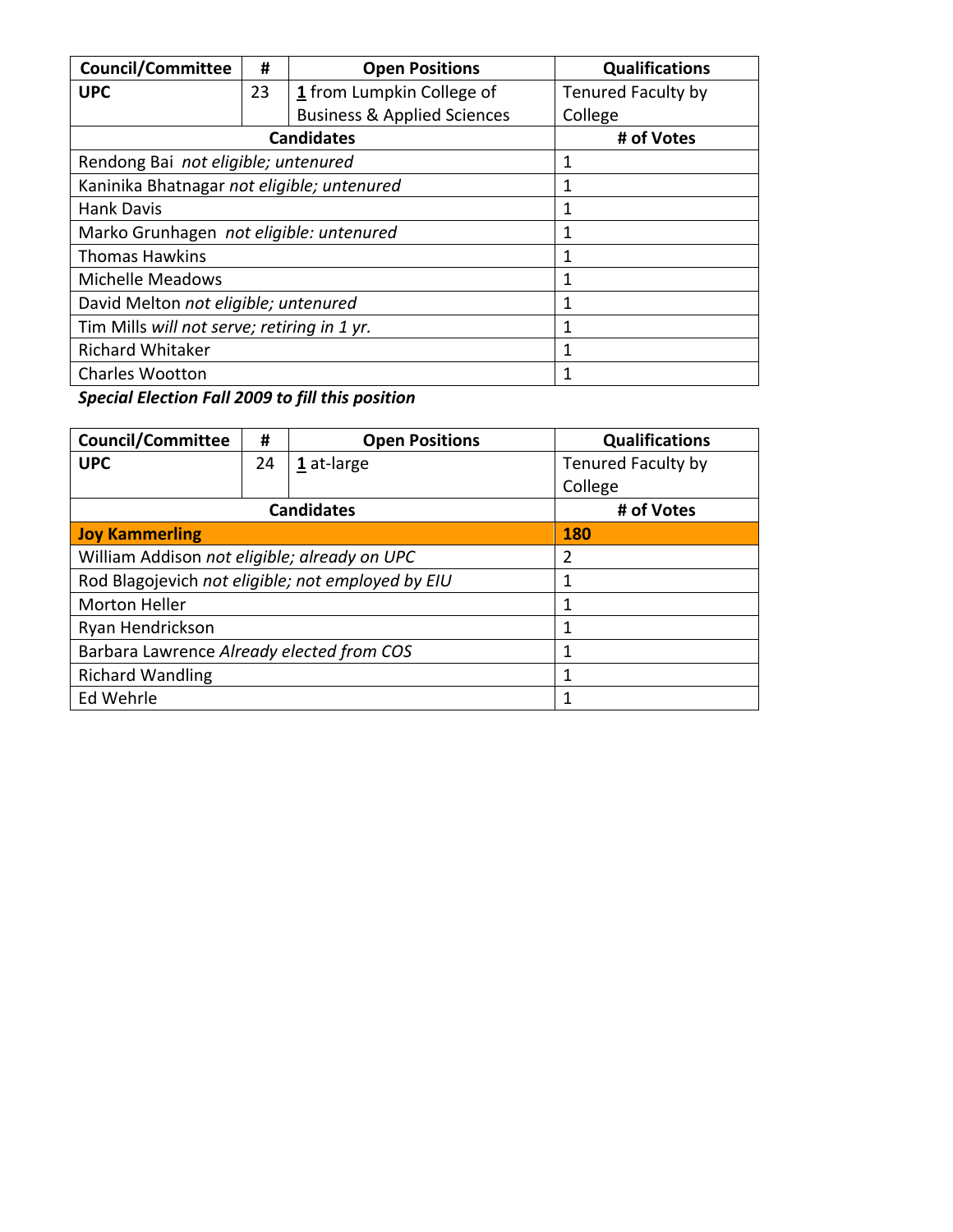## **A Tentative Outline of My Next Management Letter**

### **History and Traditions**

As all members of the campus community know, Eastern began as normal school with a focus on teacher preparation. In the years since, we grew up. Eastern how has a typical array of professional programs (teacher education, business, family and consumer science, technology, nursing, journalism, counseling/student development, health studies, recreation administration, etc.) with a foundational core of traditional liberal arts and sciences. Given these traditions, it is natural that a strong focus on "teaching" and developing our students (many of whom have come to us as first-generation students from families new to higher education) is central to our mission. In short, a faculty commitment to our students' academic, personal and ethical development has long and very deep roots.

### **Current Aspiration**

Eastern's heritage is clear, we focus on developing our students' intellectual capacity and preparing them for meaningful participation in our economic and civic society which increasingly means our global society. The stated goal is to ensure that students attending Eastern will have a superior educational experience that focuses on integrating their academic and personal development. In achieving this ultimate goal, Eastern will become the first and best choice for students seeking to further their education at a regional, comprehensive institution and to prepare themselves for a full and rich life in our world.

### **Means to Achieve this Goal**

- Assertively pursue infusing each degree program/major/course with the principles of integrative learning.
- In addition, pursue specific enrichment opportunities that make real integrative learning including the following:
	- Become a showcase for teaching and learning at a regional comprehensive university with an emphasis on relationship-driven education.
	- Have the most active and highly regarded student research/student scholarship program of any Illinois public comprehensive university.
	- Involve students in meaningful service and service-learning opportunities.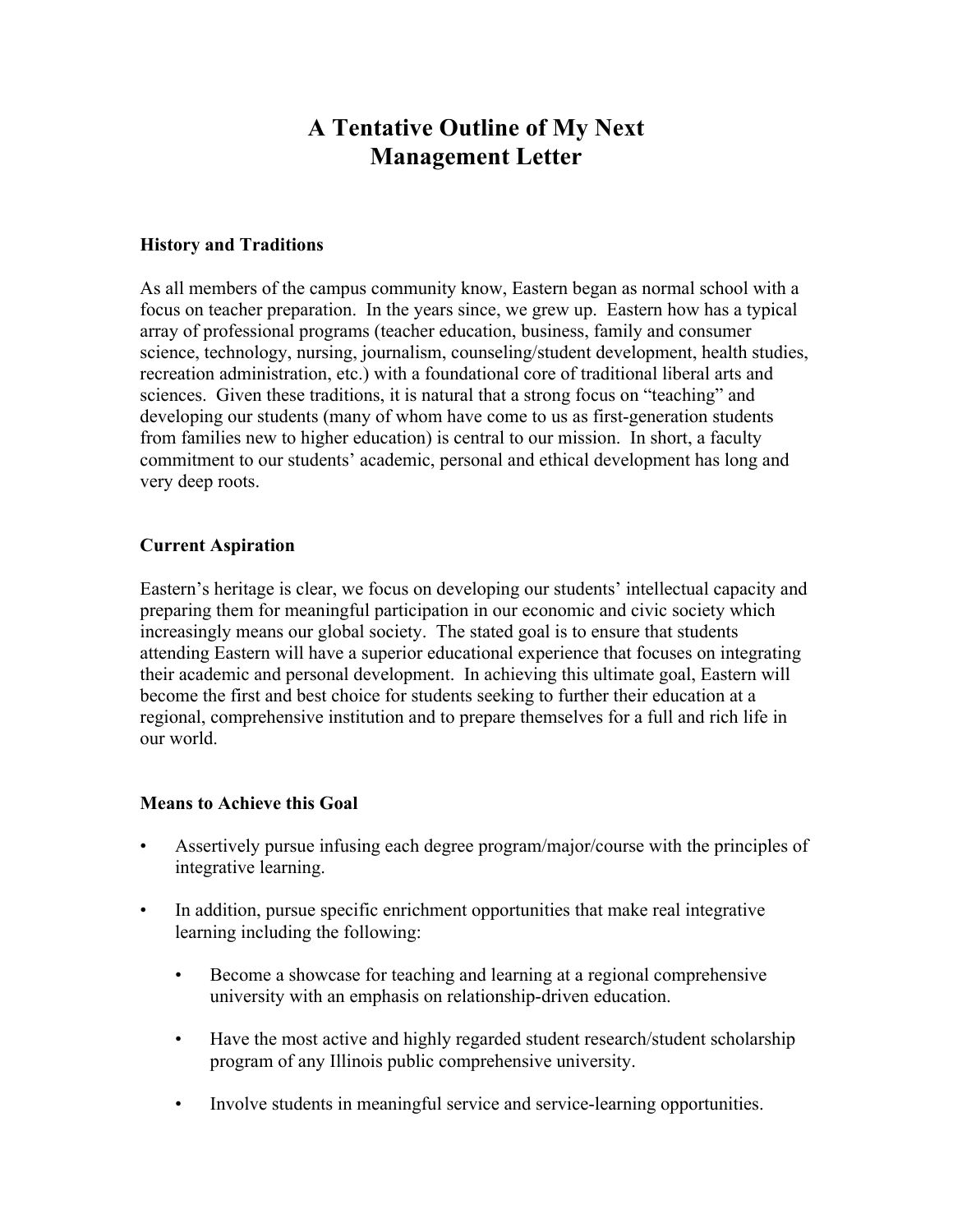- Study abroad have the highest participation rate of any regional, comprehensive institution in the country.
- Have the Doudna Fine Arts Center become known within the region for fine arts programming that is second to none in the State of Illinois.
- Feature honors programs that are known, admired and emulated by all similar institutions in the country.
- Creatively connect to the other divisions of the University to integrate students' entire educational experience while at Eastern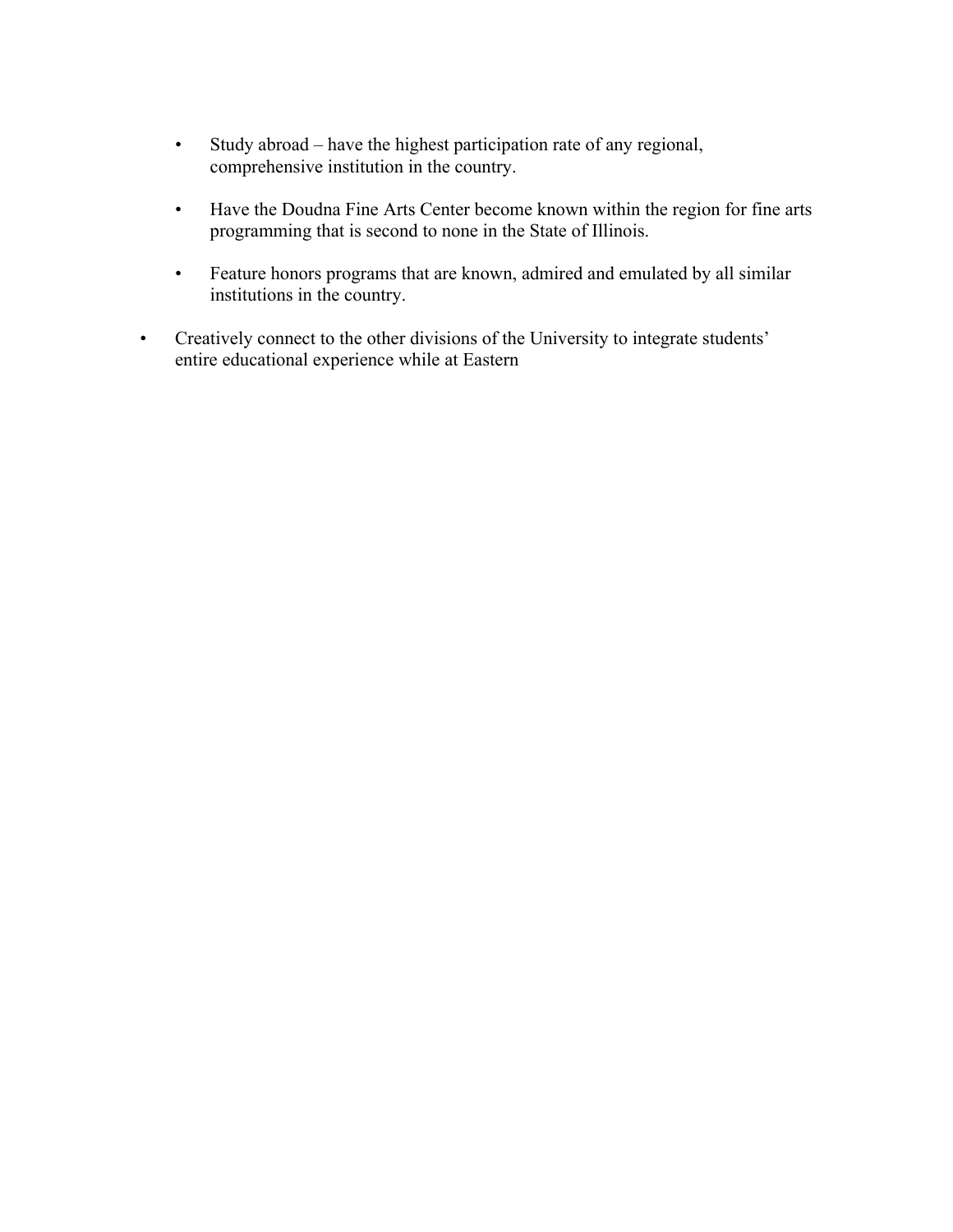### **What is Integrative Learning?**

 $\blacklozenge$  integrative learning (includes) <u>connecting skills and</u> knowledge from <u>multiple sources and experiences</u>: applying theory to practice in various settings (ultimage) diverse and experiences understanding issues an

--- Statement on Integrative Learning\*<br>Camagio Foundation and AAC&U





 $\mathbf{1}$